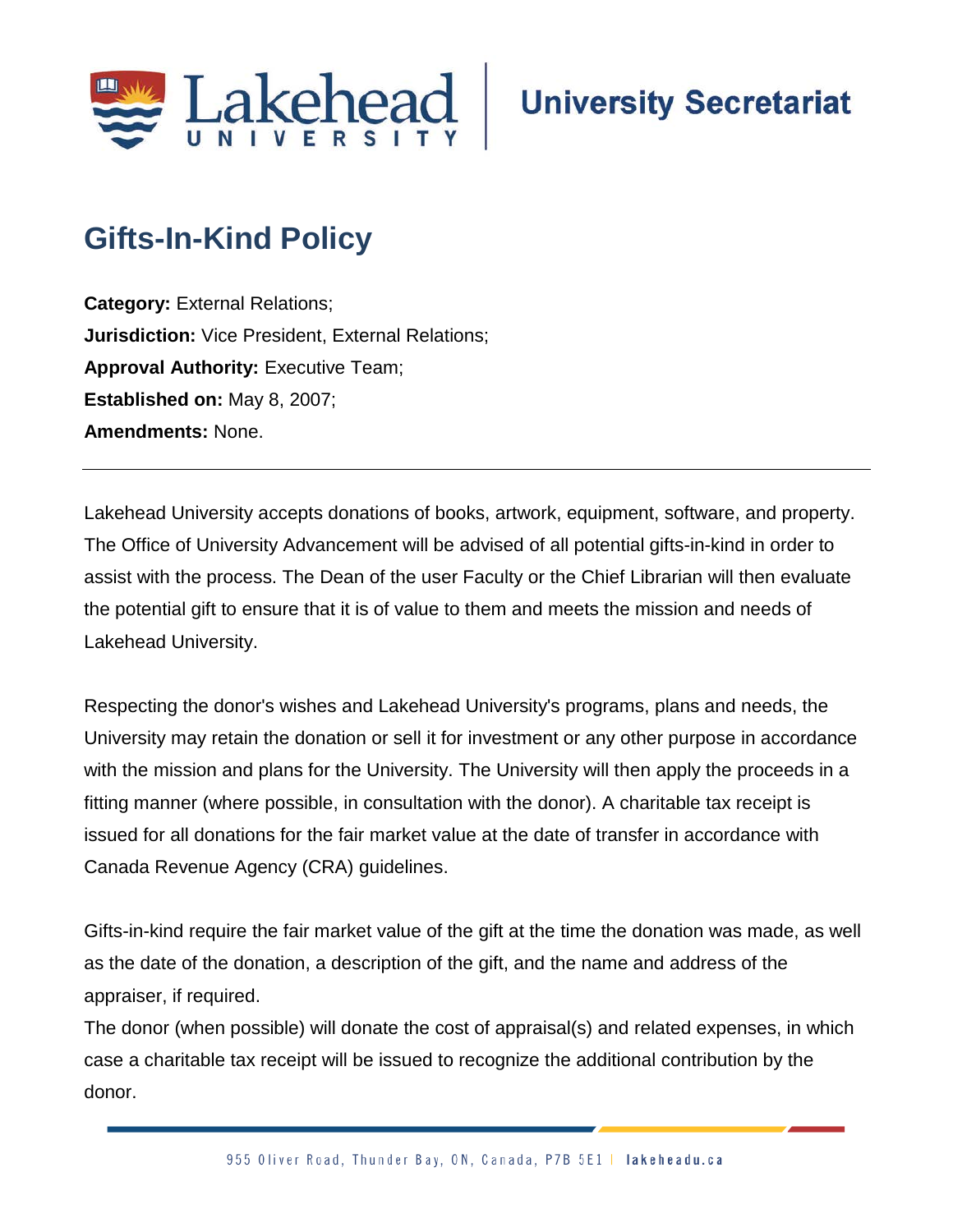## **Donation of Works of Art**

Acquisition Guidelines: Acquisition includes transfer of art to the University's permanent collection by donation, whereby the ownership of the art is transferred to the University. The University can acquire works of art by donation in the following ways:

- 1. Individual donors by gift or bequest
- 2. Organization or associations within the University (e.g. Alumni Relations Office)
- 3. Corporations or organizations outside the University
- 4. Students

Acceptance of gifts of works of art will be the responsibility of an ad hoc Art Committee consisting of the Chair of the Department of Visual Arts (in consultation with Department Faculty) and the Director of University Advancement.

The following guidelines must be observed when considering the acquisition of works of art:

- 1. The proposed work of art should be compared with the artist's best work. The acquisition shall strengthen the collection.
- 2. The physical condition of the work of art shall be ascertained and any requirements for immediate or future conservation shall be noted. Special storage, display and loan requirements are also considerations before acquisition.
- 3. Donations may not normally be accepted where a condition of donation requires permanent exhibition of a work of art, or the work of art is too expensive to maintain or cannot be safely maintained.

4. The University will attempt to honour a request that a work of art be placed in a specific location. The Art Committee will consider such requests, only at the time of acquisition. Appraisals, Receipts and Recognition: Once the acquisition of the work of art has been approved, an appraisal must be completed. For art valued under \$1,000 the appraisal process will be completed by the Lakehead University Visual Arts Department. For works with estimated values between \$1,000 and \$5,000 there may be an opportunity for the appraisal to be performed locally. For works estimated at a value above \$5,000, the Art Dealers Association of Canada (ADAC) must be used for appraisal purposes. **The appraisal is to be provided by and paid for by the donor or the accepting Faculty or Department.**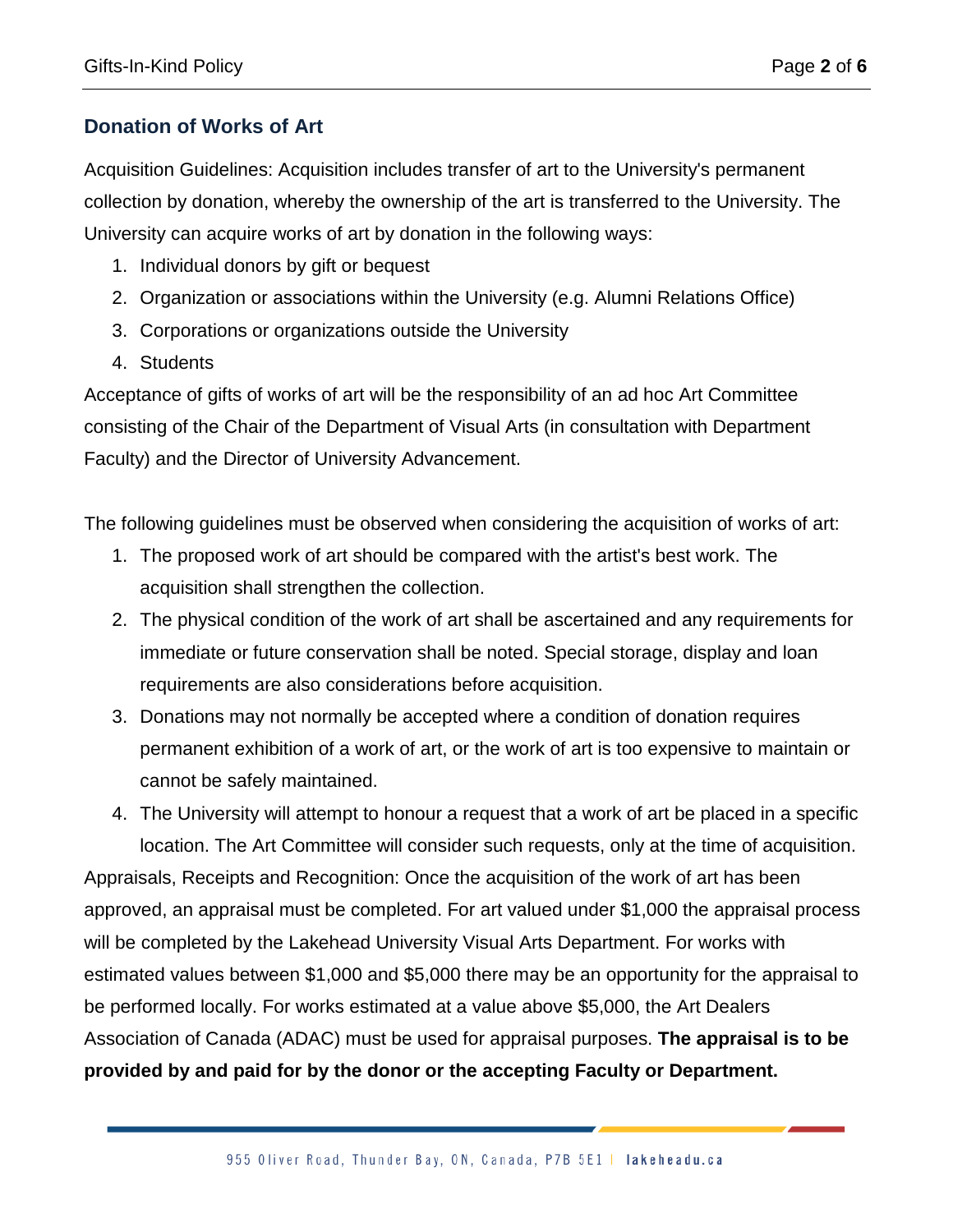It is then the responsibility of the Office of University Advancement to issue a receipt reflecting the value of the artwork as indicated in the appraisal, and to extend appropriate recognition to the donor. The Office of University Advancement will hold the appraisal and copies of the receipt in the donor files located in the Office of University Advancement.

Collection Management / Maintenance: Although Lakehead University will accept gifts of art in compliance with this policy, display of the art, security, and inventory maintenance must be considered. Lakehead University does not have a venue designed for displaying art; therefore donors will be encouraged to donate art to galleries and other institutions with appropriate facilities.

A specific Faculty or Department may accept a donation of art, provided the Faculty or Department agrees to be wholly responsible for the art including obtaining the required appraisals, storage or installation of the pieces, security, and ongoing maintenance of the art.

All art accepted by Lakehead University, including pieces accepted by a specific Faculty or Department, shall bear proper identification including the name of the artist, the name of the artwork, the name of the donor, and the date of donation. Such identification shall be affixed to the back of the piece of art or contained on a small plaque attached to or mounted next to it.

The Office of University Advancement will maintain an art inventory catalogue.

### **Donations of Real Estate**

Definition: "Real estate" is defined as land and anything permanently attached to it, such as buildings, stationary mobile homes, fences and trees. For the purposes of this document, "real estate" may also be referred to as "property".

Acquisition Guidelines: Acquisition includes transfer of real estate to the University by donation, whereby the ownership of the property is transferred to the University. The University can acquire property by donation in the following ways:

1. Individual donors by gift or bequest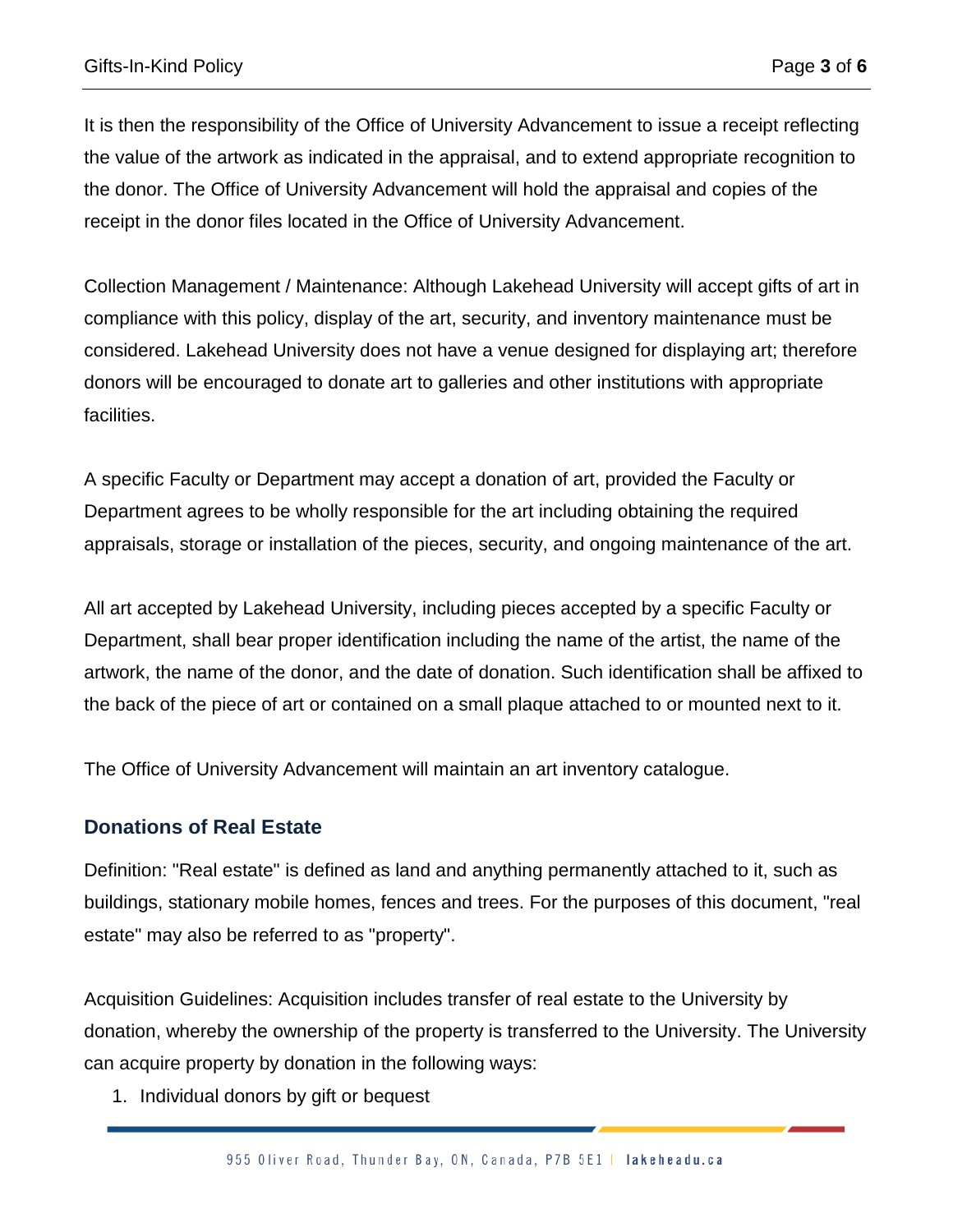2. Corporations or organizations outside the University by gift.

When a donor makes property available, the Director of University Advancement will contact the user (i.e. Faculty or Vice President (Administration & Finance). The Dean of the user Faculty, if appropriate, and the Vice President (Administration & Finance) or the Director of Physical Plant will then evaluate the property to ensure that it is of value to them and meets the mission and needs of Lakehead University.

The Priorities and Planning Group (PPG) will assess the site to ensure the property does not present a liability or present other issues such as high maintenance costs. The Vice-President (Administration & Finance) will be advised of the potential acquisition once a thorough review of the property has been completed and upon approval of the documents by Lakehead University's attorney.

Review of a donation of real estate will involve the Director of University Advancement, the Vice-President (Administration & Finance), the donor, and the attorneys representing both the donor and Lakehead University. Various factors, including zoning restrictions, environmental factors, marketability, current use, and cash flow, will be taken into account to ascertain that acceptance of the offered property is in the best interests of the University.

Lakehead University reserves the right to decline a donation of real estate (see Declining a Donation)

Appraisals and Receipts: Donors shall seek and provide a qualified written appraisal of the property at their expense. Once the property and the appraisal have been accepted by Lakehead University's attorneys and the President has given formal approval, the property will be transferred to the University. Following this transfer, the Office of University Advancement will issue a receipt reflecting the value as indicated in the approved appraisal. Property Management: The accepting Faculty/Department will be responsible for the maintenance of the property unless otherwise directed by the President.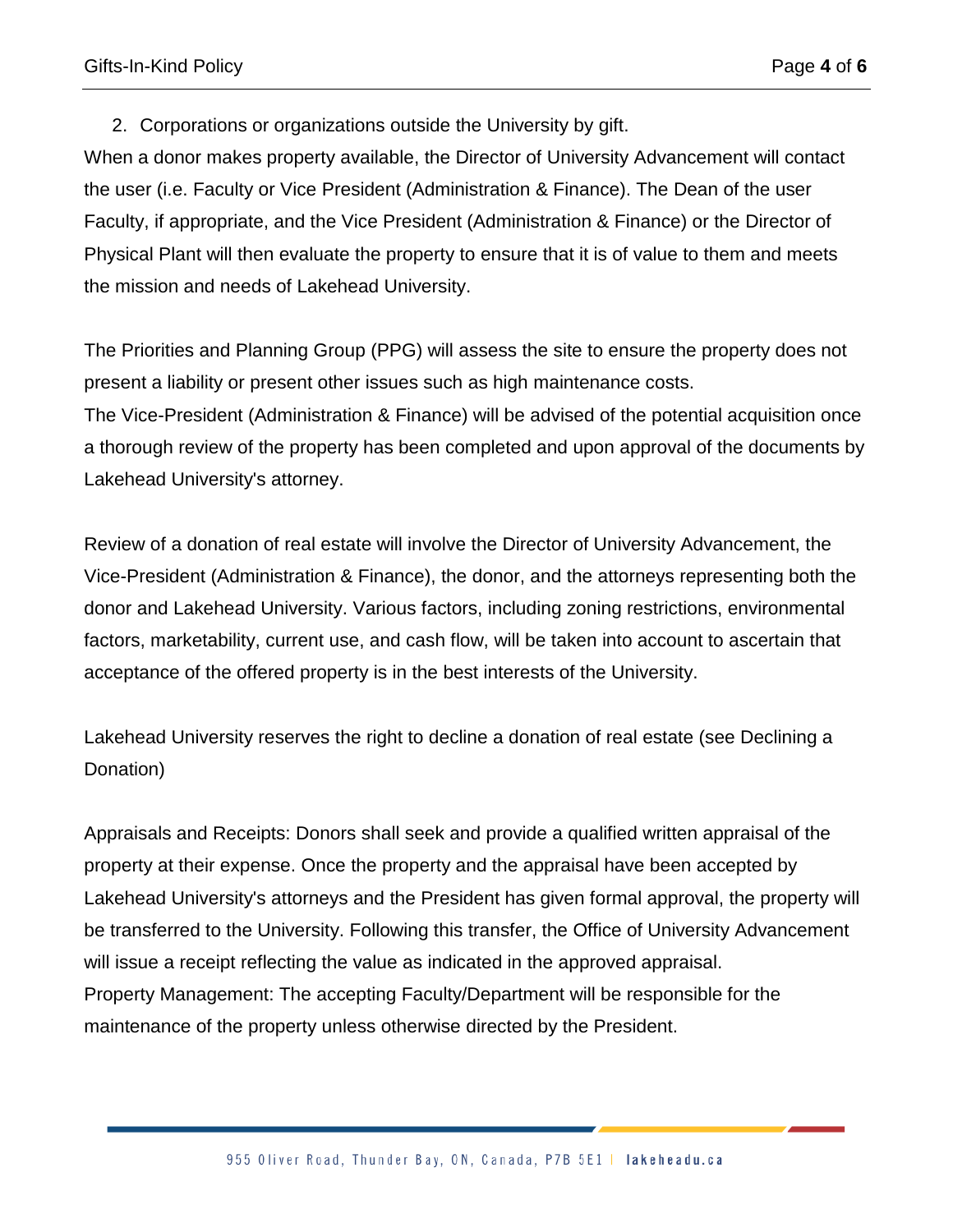Stewardship: If the donor requests formal naming of the property with corresponding signage, the accepting Faculty/Department will be responsible for the cost of installation and maintenance of the signage.

#### **Gifts-In-Kind Other Than Works of Art or Real Estate**

Lakehead University receives gifts-in-kind other than artwork and property such as musical instruments, books, equipment, and collections.

For the above gifts, similar procedures will apply. These procedures include appraisal, acquisition, receipts and responsibility for preservation and maintenance of the donation. The Office of University Advancement and the involved Faculty or Department will determine the purpose of the gifts in accordance with the mission and plans of Lakehead University.

#### **Stewardship of Gifts-In-Kind**

The Office of University Advancement will be responsible for working with a donor and ensuring that there is a clear understanding as to the degree of complexity that can be involved with the donation of a piece of Art, Property, etc. As each donation is unique in nature, it is imperative that the donor be made aware that such donations may require a lengthy period of time to administer. It is important to ascertain the interest that the donor has in the work of art, as absolute ownership must pass to the University. This will be accomplished through dialogue between the donor and a member of the Office of University Advancement.

### **Declining a Donation**

At times, Lakehead University may choose to decline a donation. The following conditions justify such an action, although other situations may also occur:

- 1. If the donation constitutes a non-qualifying contribution as per CRA IT-110R3, outlined in Part 1 (15) of *Gifts and Official Donations Receipts*.
- 2. The University is unable to honour the proposed terms of the donation.
- 3. An appropriate fair market value cannot be determined, or will result in unwarranted or unmanageable expense to the University.